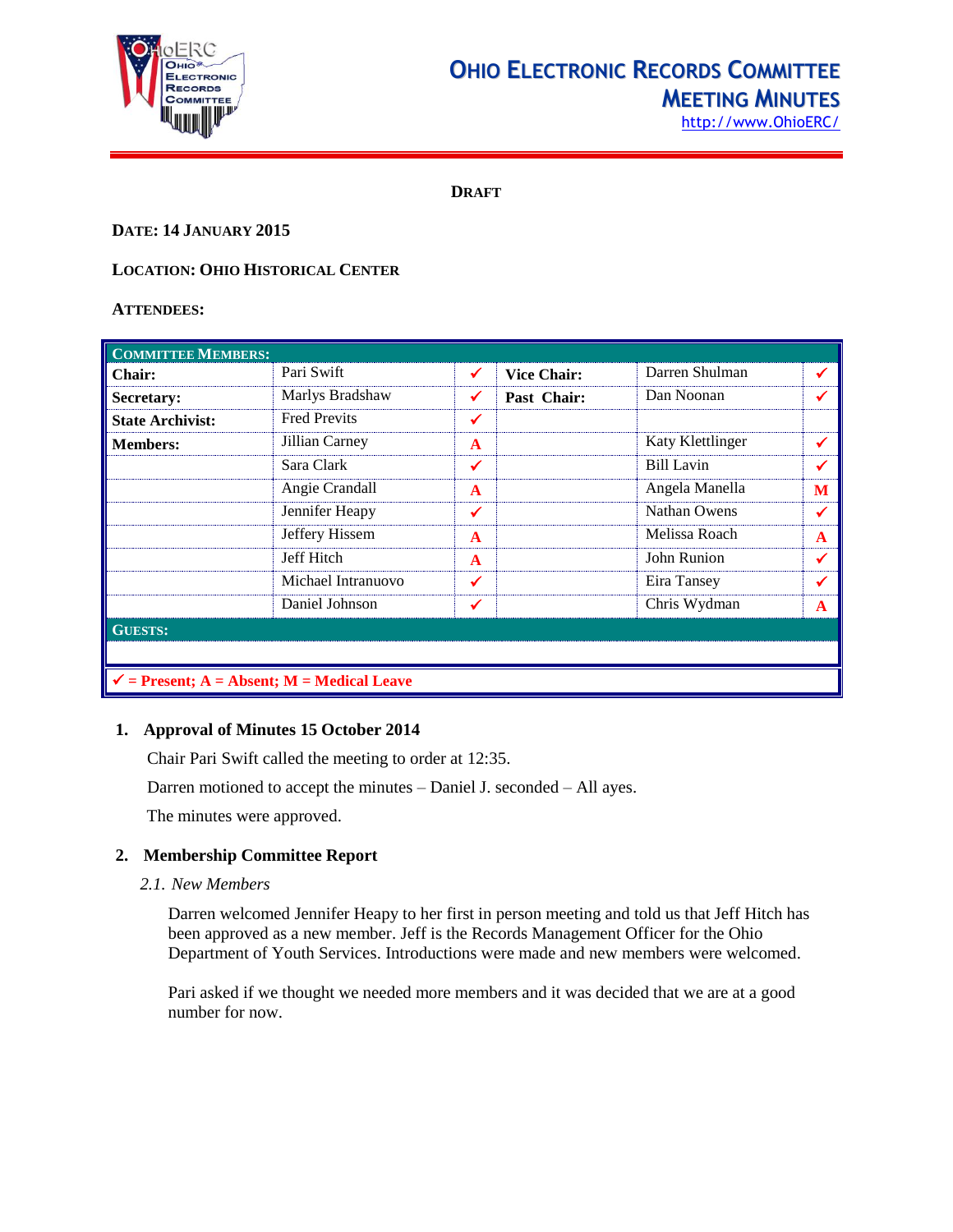

# *2.2.Results of Time Survey*

There were 10 responses that included 3 hours per meeting, added document work. and presentations. 272.2 total hours were reported. Darren will send sheet around again for next year and we should keep track as we go.

Dan N. will check on making an online version that will filter into a spreadsheet.

# **3. Executive Board Elections**

*3.1.Vice Chair (Chair Elect)*

Chris Wydman was nominated for Vice Chair.

*3.2. Secretary*

Marlys Bradshaw was nominated for Secretary.

Dan N. motioned to approve both candidates - Fred seconded - All ayes. The candidates were approved.

# **4. Spring Seminar**

#### *4.1.OHRAB Grant Application Update*

Last year OHRAB supported the NAGARA e-forum. We have requested a \$1000 grant for a new program – a half day workshop on records technology procurement process.

*4.2.Programming Committee*

Pari asked if anyone wants to be on program and local event committee. Katy, Dan N., Darren, and Pari volunteered for programming. John, Nate, and Katy volunteered for logistics. We will ask ARMA for snacks.

4.2.1. Dates/Location

Possibilities are Columbus or Dayton. Will use grant to reimburse speakers for travel expenses, possibly travel scholarships, and handouts.

Dates not set – probably fall. Dan N. suggested as a pre-workshop for SoA. Fred said might not be right audience. Pari said usually shoot for 60 people per session.

Katy suggested the State Library. Jennifer said she could look at Dayton sites. Darren asked about Toledo Public Access TV – Dan N. will check this and virtual conferencing.

4.2.2. Refine Topic

Local governments, determine what is needed, RFP process, interested parties. Use case study from AG's Office. Nate will work on case study. Dan & Eira – RFP tip sheet. Darren – legal.

#### **5. Subcommittee Reports and Action Items**

*5.1.RFP Tip Sheet and Tool*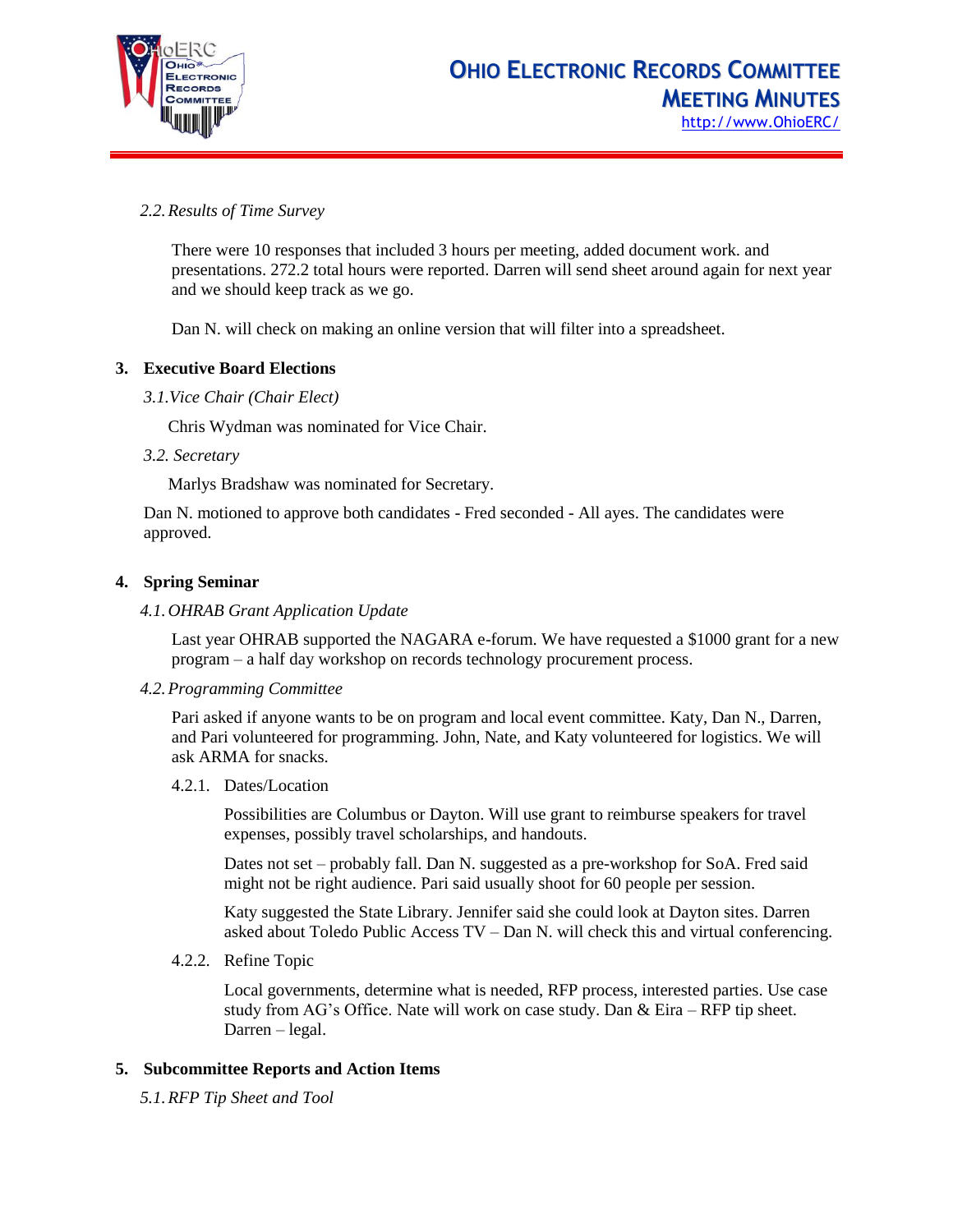

Typos were noted. Darren moved to approve as corrected. Katy seconded. All ayes.

*5.2.Total Cost of Ownership*

Intro statement/Purpose – range of cost of records, records analysis.

Subcommittee members made decision trees. They are hitting a wall on where to go.

What factors make it less of more effective to scan. List of scenarios. Dan N. – add why short term retention may not be good to scan but long term is. Pari – list of factors to consider what makes each storage medium more or less appropriate.

Pari suggested different lists – list of issues, factors to consider, scenarios. Fred suggested summary statements. Dan N. suggested using Prezi. Eira suggested ranking answers.

# *5.3.Electronic Records Management*

5.3.1. Update on reorganization project

Framework is in place. Pari will organize Intro section according to matrix. Jennifer, Marlys, and Eira will go through other sections and pull out stuff already in Intro (strikethrough or highlight and comment.)

# **6. State Archives Update**

OHRAB is accepting regrants applications and will meet on Jan. 30, 2015.

Statehood Day is March 4, 2015. Do we want more of a presence? Get a table? Trifold? Visual aids?

CoSA hasn't listed any new webinars yet.

ARMA is offering virtual conferences this week – Hoarding Email and how to get people to hoard correctly.

# **7. Update on HR 1233**

Modernizes federal records to include electronic records. Includes early transfer of presidential records and email. Clarifies responsibilities of government officials when using non-government email systems – copy to official account during original sending or within twenty days.

#### **8. Other New Business from the Floor**

UELMA is leading an effort to establish authentication of online legal documents. We would like to piggyback for other types of documents. Ohio legislature currently not particularly interested.

Nate had a status update on iManage electronic document management system.

- training
- retention procedures
- has a retention clock for documents to expire (approve, delay, audit events)
- emails are saved alongside documents for a case.

John said that the Ohio Supreme Court now has electronic filing and that Stark County is using it starting with civil cases.

The Ohio Attorney General's Office is offering Sunshine Law training online for the first time.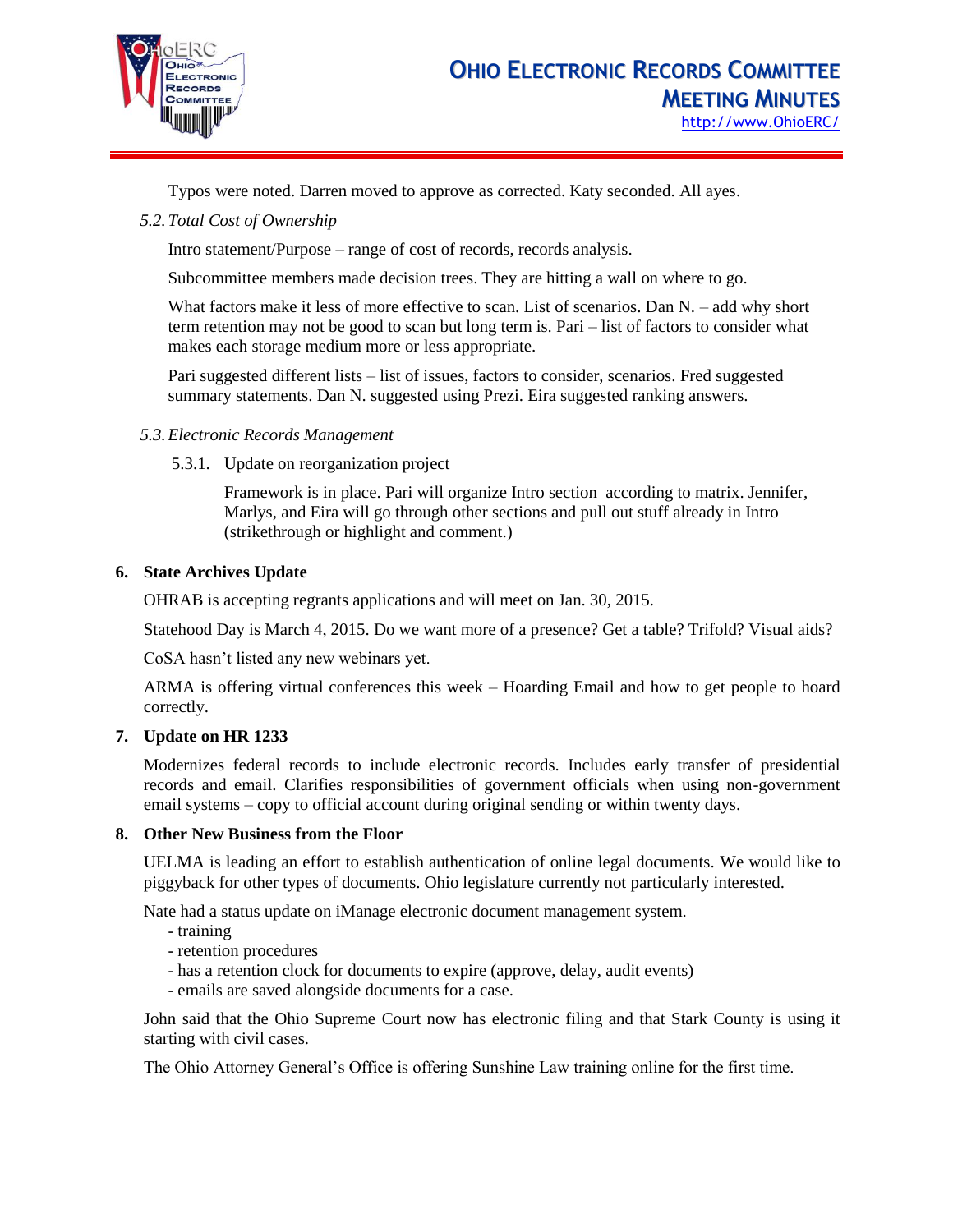

Pari asked what is the State Archives official stance on accessioning permanent electronic records. Fred said it is still selective due to resources.

Daniel J. said that the archive building at Miami University will be torn down. It contains 30 years of HR and Registrar documents. They are looking at scanning, offsite storage, etc.

John said that in Stark County, a steam pipe burst and soaked all the 911 equipment. AT&T said it was backed up, but it wasn't and did not switch to alternate provider (Verizon) like it should have. Thankfully there were no horrific consequences.

Marlys said that the Ohio Supreme Court Law Library is digitizing much of its old federal collection via LLMC [\(http://www.llmc.com/](http://www.llmc.com/)) and is looking into doing the same with its old briefs and records.

Darren asked if there was anything new with OpenData. Pari said it died in committee, but thinks it will be reintroduced later. John said it's still ongoing at a federal level. He will forward emails and check with CARMA for state.

As incoming Chair, Darren thanked Pari for her OhioERC service.

John motioned to adjourn, Daniel J. seconded. All ayes. The meeting was adjourned at 2:54 p.m.

| <b>ACTION ITEMS</b> |                                                                                                                                      |                                             |  |  |
|---------------------|--------------------------------------------------------------------------------------------------------------------------------------|---------------------------------------------|--|--|
| <b>TASK</b>         |                                                                                                                                      | <b>MEMBER(S)</b>                            |  |  |
|                     | $ERM - Intro - organize$ and fine tune according to matrix.                                                                          | Pari                                        |  |  |
| $\bullet$           | ERM – review sections to strike out info duplicated in<br>Intro                                                                      | Jennifer, Marlys, Eira                      |  |  |
|                     | Read through and provide comments to the existing Web<br>Content guideline and provide general feedback on a<br>direction. (on hold) | Darren, Daniel J., Angela M., James, Marlys |  |  |
|                     | Look at E-mail Management Guidelines (on hold)                                                                                       | Dan N., Angie C.                            |  |  |
|                     | Google Analytics update and spreadsheet/trend chart                                                                                  | Jillian, Eira                               |  |  |
|                     | Cloud Computing Guideline draft (on hold)                                                                                            | Angie C., Dan N.                            |  |  |
|                     | Metadata Tip Sheet                                                                                                                   | Pari, Angela M., Angie C.                   |  |  |
|                     | Total Cost of Ownership – list of issues, factors to<br>consider, scenarios                                                          | Nate, Katy, Angela M., Daniel J., Jeffery   |  |  |
|                     | Records Custodian - Archives                                                                                                         | Send copies of documents to Fred            |  |  |
|                     | Paste current copies of OhioERC documents into Google<br>Drive                                                                       | All members                                 |  |  |
|                     | Activate change tracking in Google Drive                                                                                             | Angela M.                                   |  |  |
|                     | Phone conference                                                                                                                     | Pari, Angela M., Darren, Dan, Chris         |  |  |
|                     | Doodle request for orientation                                                                                                       | Angela M.                                   |  |  |